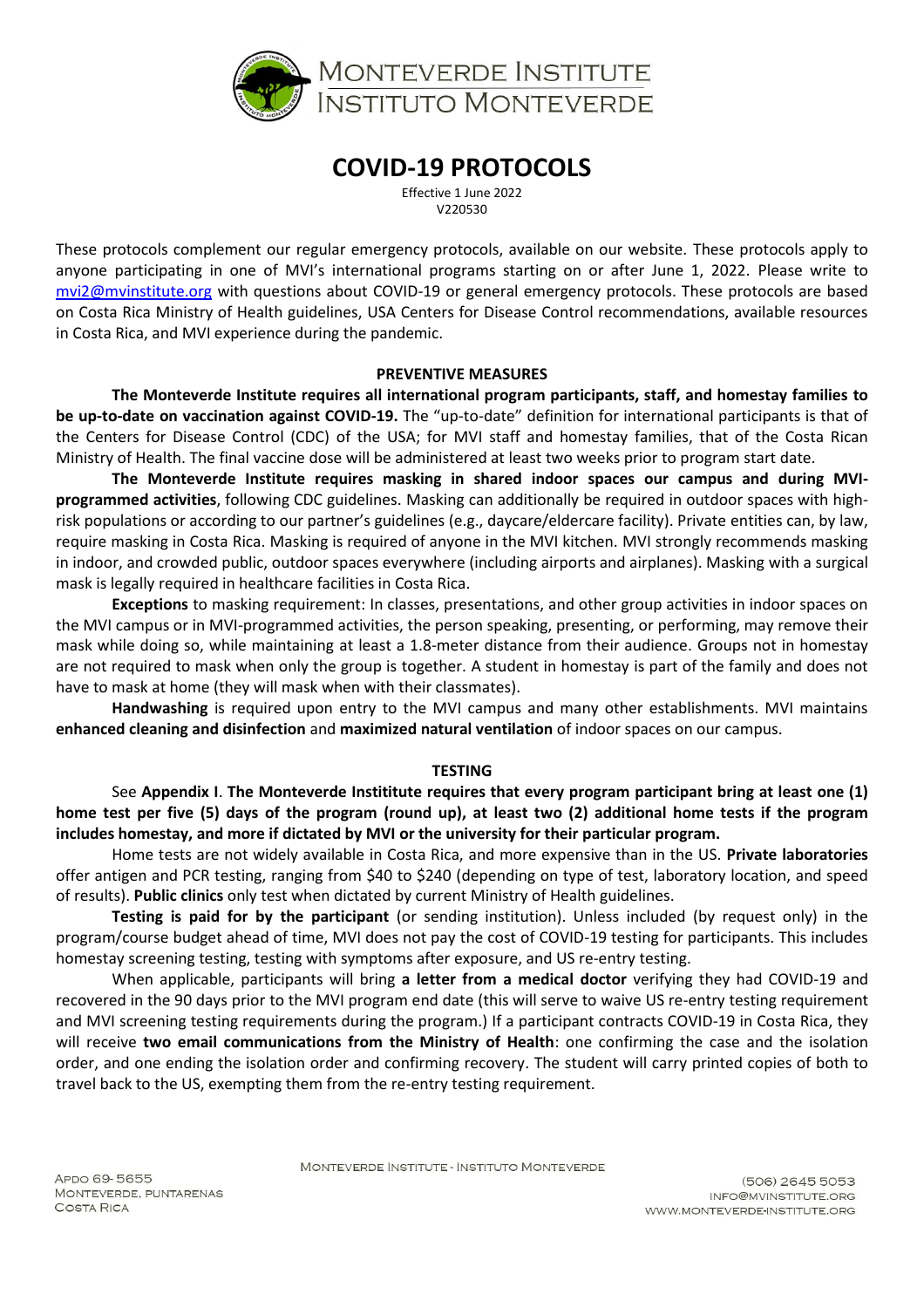

#### *SCREENING TESTING*

The **coordinator, driver, and any additional MVI program faculty or staff** will take an antigen test in the 24 hours prior to meeting the group. If anyone tests positive, a trained member of the MVI team or a contracted professional will take their place to begin the program on time. Every participant will take a home test **five (5) days after international travel**.

A negative COVID-19 test result is required in the 24 hours before entry into **homestay** at the beginning of the program, and re-entry into homestay after group field trips. This will happen with guidance and supervision from the MVI course coordinator and professor or program director.

Currently, **US entry requirements** include a negative COVID-19 test result, or COVID-19 recovery letter, to board a US-bound flight no more than one calendar day before the flight. Unless requested, the cost of departure testing is not included in the MVI budget, and is paid directly by the individual. MVI will facilitate the process of departure testing at a laboratory or with a technician visiting the hotel. If someone tests positive, they must follow all Ministry of Health guidelines, and their travel to the US will be delayed.

#### *DIAGNOSTIC TESTING*

Program participants, faculty, and MVI staff and contracted personnel must perform a **self-check** for COVID-19 symptoms every morning. If a participant presents **symptoms** of COVID-19, they will isolate, notify the MVI coordinator and course professor, and take a COVID-19 home test. If the result is **positive**, the person will go to the local clinic and follow all Ministry of Health mandates. MVI will facilitate clinic visits for international program participants. If the test result is **negative**, the person should continue to isolate, and re-test in 24-48 hours. If this second result is positive, the person will go to the clinic; if it is negative, they can return to normal activities.

If a participant or MVI coordinator is **exposed**, they will test on day 5 (exposure is day 0).

#### **SYMPTOMS**

See **Appendix II**. Participants, faculty, MVI coordinator, and driver must conduct a **daily COVID-19 self-check** every morning. **If a participant presents any COVID-19 symptom, they will tell their MVI coordinator and course faculty.** If the score is **two (2) or more** on the daily COVID-19 self-check, they must **isolate** until the course of action is determined by the MVI emergency response team, in consultation with the local public clinic.

## **EXPOSURE**

See **Appendix I**. If a participant has close contact with a confirmed case of COVID-19, they will **monitor for symptoms** and **test on day 5** (exposure is day 0), unless symptoms develop earlier. **Close contact** is defined as being in close proximity (less than 1.8 meters) to an active, confirmed case for ≥15 minutes over a 24-hour period.

If the test is **positive**, the person will isolate for five (5) days, based on CDC guidelines. If the test is **negative**, no further action must be taken, except to monitor for symptoms and mask in public spaces as required by MVI protocols. If symptoms develop, the person will notify the MVI coordinator (see Symptoms).

## **CONFIRMED CASE / ISOLATION**

**Isolation orders** are mandated by the **Ministry of Health**. MVI will provide logistical support, within our ability and capacity, during isolation and to minimize transmission. In the case of asymptomatic cases detected in screening testing, the person will isolate for five (5) days (based on CDC guidelines), whether mandated by the Ministry of Health or not. **Isolation location** will be determined on a case-by-case basis, and will have a private bathroom with shower, good ventilation, bed, table, trash can, internet, and cleaning supplies or service. The professor and MVI academic staff will coordinate for twice-daily check-ins with the person in isolation.

Any additional cost associated with isolation is the individual's responsibility. MVI recommends **COVID-19 insurance coverage**. The MVI course coordinator will support in the collection of necessary documentation for insurance reimbursement when relevant.

MONTEVERDE INSTITUTE - INSTITUTO MONTEVERDE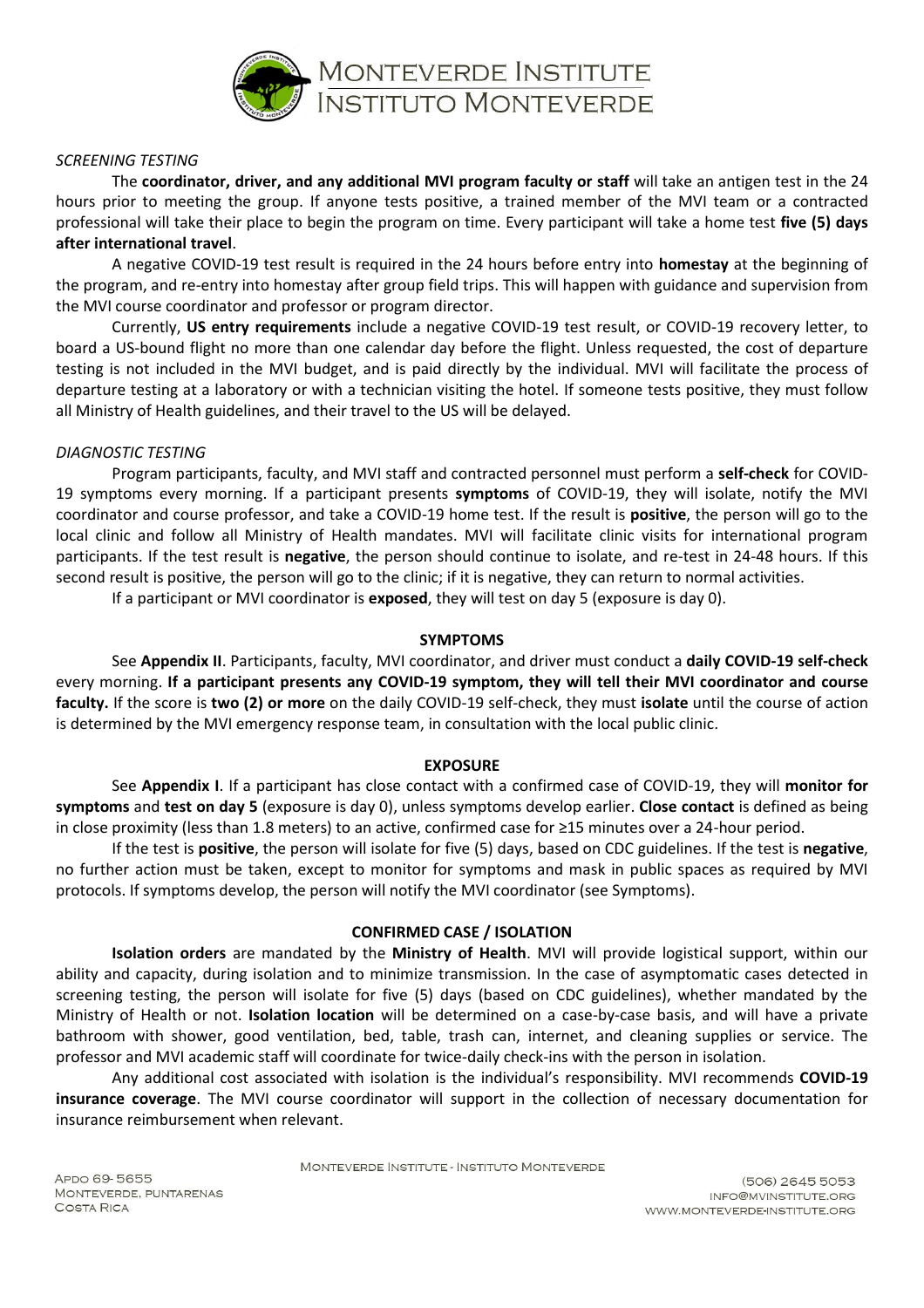

## **HOMESTAY**

All homestay families and students will submit verification of their **up-to-date vaccination status** to MVI one month before the program (photo of vaccination card).

**Families** will self-monitor for COVID-19 symptoms for two weeks prior to homestay. If any family member presents symptoms in the two weeks leading up to, or during the homestay, they will go to the clinic and follow all Ministry of Health guidelines, and notify MVI. If anyone in the family tests positive or is exposed to a confirmed case, the family will notify MVI to be advised of the course of action.

**Students** will self-monitor for COVID-19 symptoms for two weeks prior to homestay, notify their professor if they present any symptoms, and the professor will notify MVI, where the course of action will be decided and informed back to the professor. Students will **test negative for COVID-19** in the 24 hours before entering homestay.

If during the homestay a student or family member presents COVID-19 **symptoms** or is **exposed** to a confirmed case, they will inform the course coordinator, and follow subsequent MVI guidelines and any Ministry of Health mandates.

Some homestay families have young children who do not yet qualify for the COVID-19 vaccine. The sending institution will stipulate whether or not these families should be considered for their program, and **students with COVID-19 risk factors** will not be placed with families with unvaccinated children.

If a host family member or student contracts COVID-19 during the homestay, Ministry of Health guidelines will be followed, and input from the MVI-contracted medical doctor will be considered. If necessary, MVI will provide logistical support for a student isolating while the group is in homestay. Isolation location will be determined on a case-by-case basis, by MVI in consultation with program faculty.

# **ACADEMIC CONSIDERATIONS**

If a student or professor must isolate, MVI will support their continued **remote/virtual participation** in the program, to the extent possible. The isolation location will have internet access. MVI will make every effort to provide or facilitate academic leadership by a qualified substitute if the professor's participation in the course is interrupted.

## **PROGRAM MODIFICATION / CANCELLATION**

Any program modifications warranted by pandemic conditions will be decided collaboratively with **sending institution faculty and MVI academic staff**. Changes before or during the program due to the pandemic will strive to maintain the focus and quality of the program.

**Eight weeks before** the program we will review any necessary modifications to the itineraries based on government guidelines, university protocols, and service provider policies and operations.

Leading up to the program start date, if a program is **cancelled** by either party…

- **≥45 days prior**: Full refund of funds received.
- **30-45 days prior**: Full refund, less 10% administrative not to exceed \$3500, to cover course preparation, reservations, contractual commitments, and cancellations.
- **<30 days prior:** Refund of recoverable variable costs. MVI will work to find an equitable solution for all, working closely with providers to recover as many costs as possible, some of which may convert to credit for future course services.

In the event of a program cancellation **after arrival** in Costa Rica, we will support faculty in departure logistics, and adjust the course budget to cover associated costs where possible (e.g. applying unused funds to support departure costs).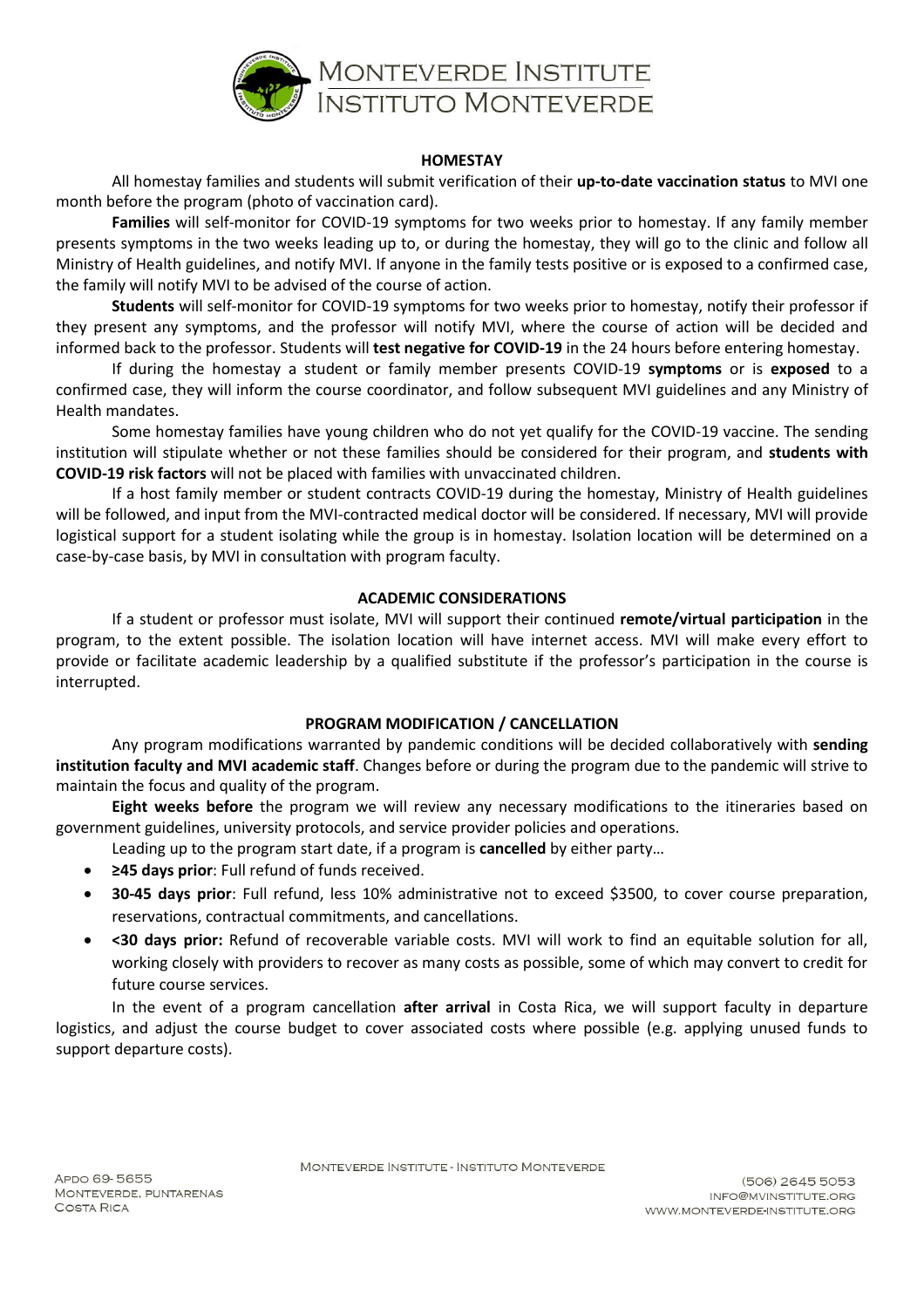

## **COMMUNICATION**

**Prompt, direct, respectful, and continuous communication is critical for these protocols to function as intended.** Each person has the responsibility to communicate if they develop COVID-19 symptoms or are exposed, in order to take action and minimize the impact of a possible COVID-19 infection on that person and everyone they interact with.

If a participant tests positive for COVID-19, the professor or program director will handle communication with the **sending institution**, unless another arrangement has been defined prior to the program, or is requested. If the professor cannot inform the sending institution, MVI administration will inform the sending institution.

If a participant is in **isolation**, MVI will ensure the person is contacted at least twice per day (in coordination with the professor). MVI will also facilitate communication with the Ministry of Health when necessary (e.g. provide interpretation for check-up calls).

If a participant, professor, MVI staff person, or homestay family member **tests positive**, any **close contacts** will be notified by MVI administration (with respect for confidentiality) and given recommendations based on these protocols, and a **general announcement** made to all, with a reminder to take preventive measures.

#### **FINANCIAL CONSIDERATIONS**

Unless requested by the sending institution, MVI does not include costs related to COVID-19 in the program budget. **All COVID-19-related additional costs are the responsibility of the individual, and will be paid directly.** These costs definitely include testing (home tests, departure testing), and could include clinic visits, doctor home visits, medicines, lab testing, isolation (lodging, meals, laundry, transportation), and those associated with arriving/departing after the group. MVI recommends **insurance coverage** that includes COVID-19 related expenses. When possible, MVI will offer low- or no-cost solutions; for example, adding a single room for isolation at a field station where the group is lodged might not generate an additional cost, and recoverable variable costs from missed activities could be applied to additional costs associated with isolation.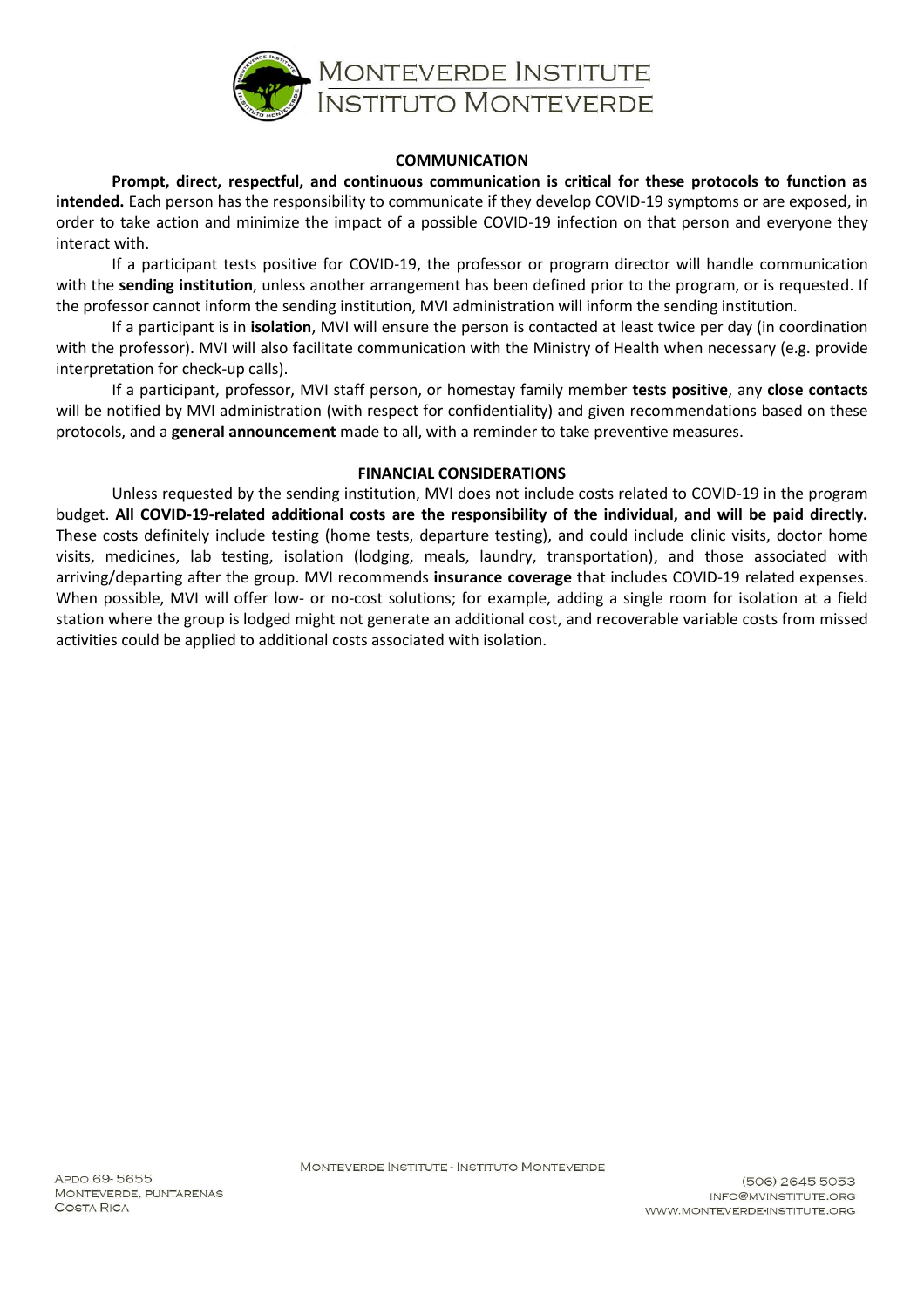

# **APPENDIX I: Guide for screening and diagnostic testing**





MONTEVERDE INSTITUTE - INSTITUTO MONTEVERDE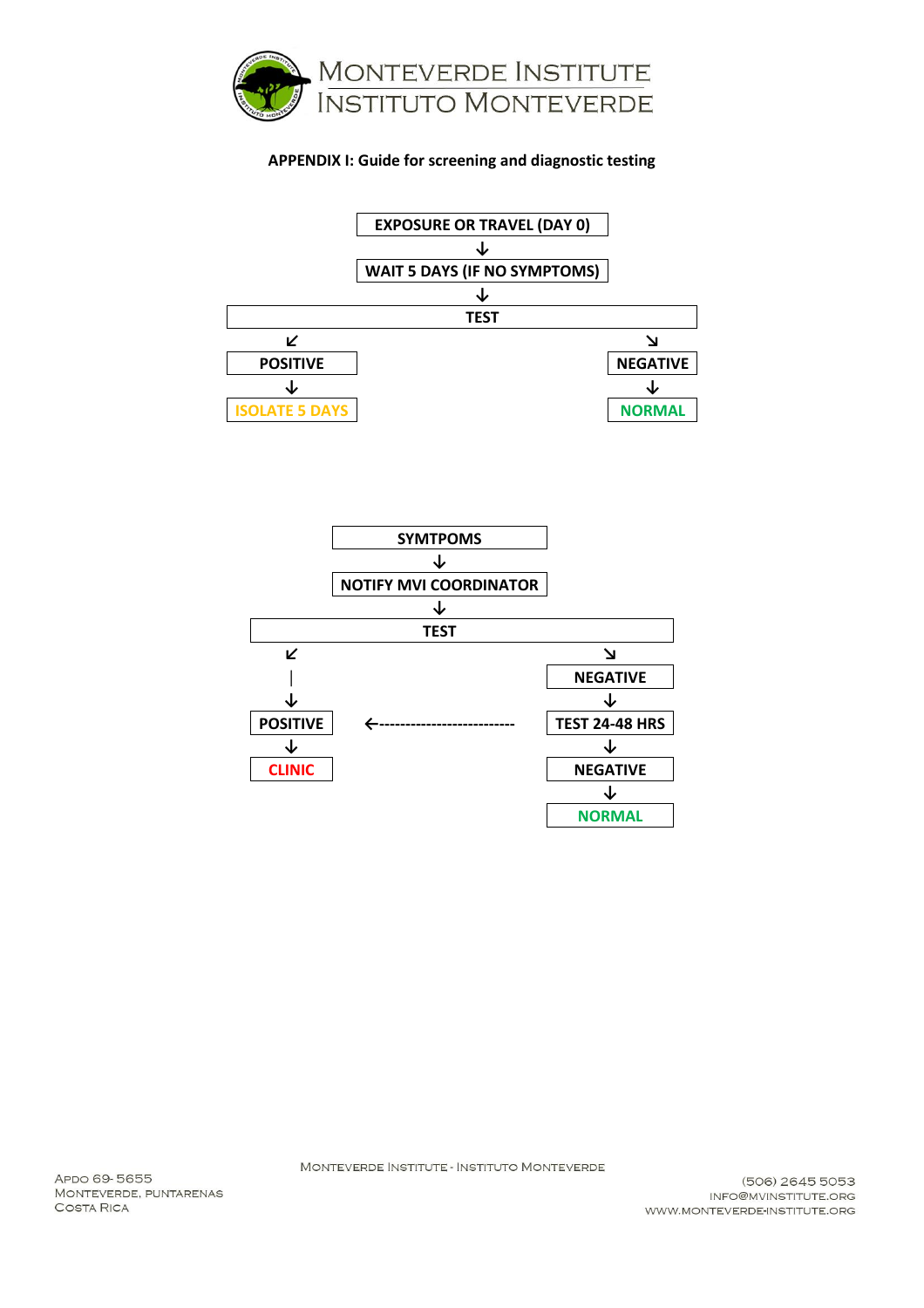

# **APPENDIX II: Daily COVID-19 self-check**

| Have you had close contact with a confirmed case?         | Report; test on day 5   |
|-----------------------------------------------------------|-------------------------|
| Have you traveled?                                        | Test on day 5           |
|                                                           |                         |
| Symptom                                                   | <b>Score</b>            |
| New cough                                                 | 2                       |
| Difficulty breathing                                      | 2                       |
| Shortness of breath                                       | 2                       |
| Sudden loss of sense of smell                             | 2                       |
| Sudden loss of sense of taste                             | $\overline{\mathbf{c}}$ |
| Fever (temperature or touch)                              | 1                       |
| Chills                                                    | 1                       |
| Muscle pain                                               | 1                       |
| Sore throat                                               | 1                       |
| Nausea or vomiting                                        | 1                       |
| Fatigue                                                   | 1                       |
| Nasal congestion                                          | 1                       |
| Altered mental state                                      | 1                       |
| Diarrhea or abdominal pain                                | 1                       |
| General weakness                                          | 1                       |
| IF YOUR TOTAL SCORE IS 2 OR MORE:                         |                         |
| <b>ISOLATE AND TELL YOUR MVI COORDINATOR</b>              |                         |
| Based on Ministry of Health criteria for suspected cases) |                         |